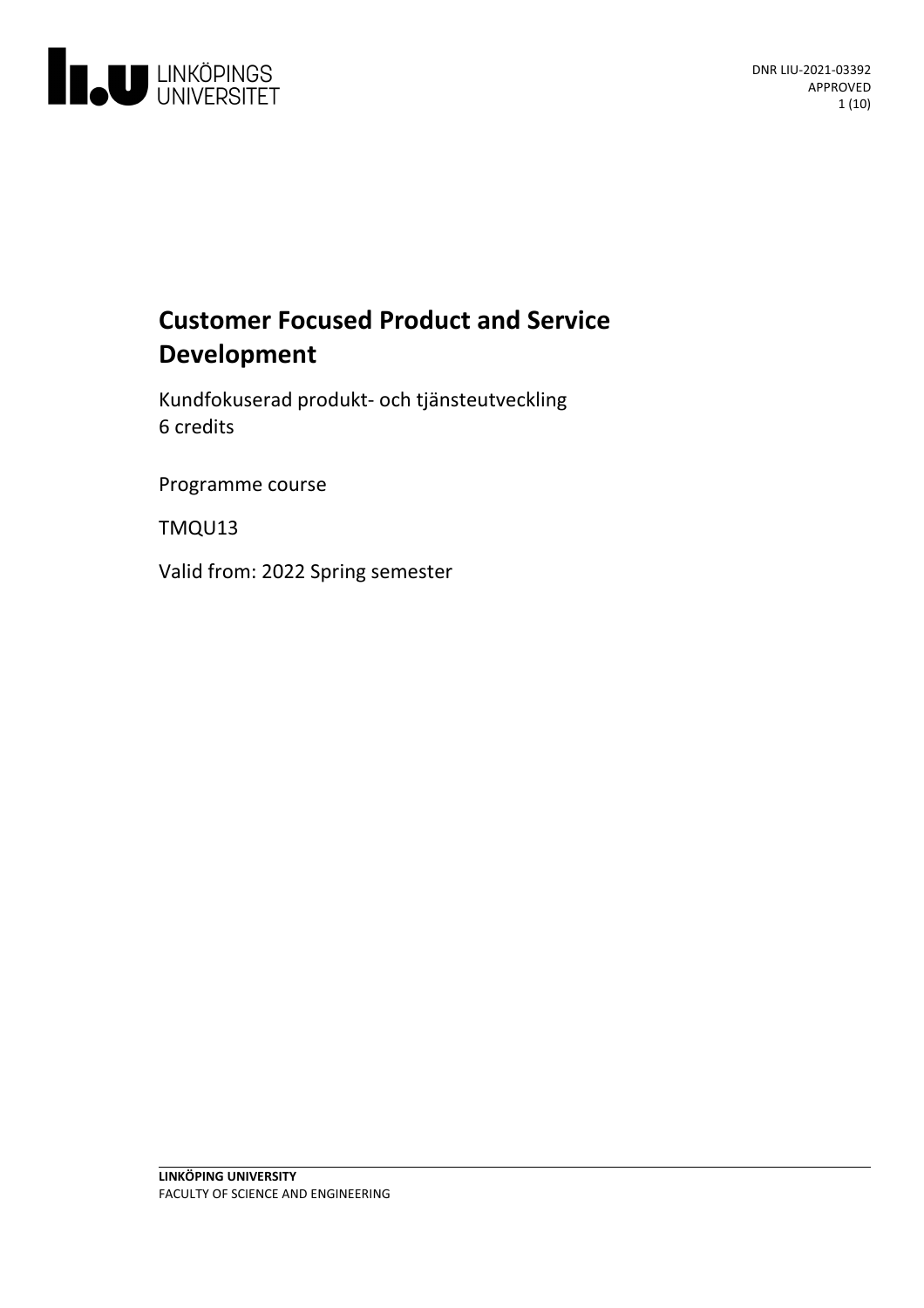| Main field of study                                           |                                      |
|---------------------------------------------------------------|--------------------------------------|
| Industrial Engineering and<br>Management, Product Development |                                      |
| <b>Course level</b>                                           | <b>Progressive</b><br>specialisation |
| Second cycle                                                  | A <sub>1</sub> X                     |
| Disciplinary domain                                           |                                      |
| Technology                                                    |                                      |
| Subject group                                                 |                                      |
| Management                                                    |                                      |
| Offered for the last time                                     |                                      |
|                                                               |                                      |
| <b>Replaced by</b>                                            |                                      |
|                                                               |                                      |
|                                                               | Industrial Engineering and           |

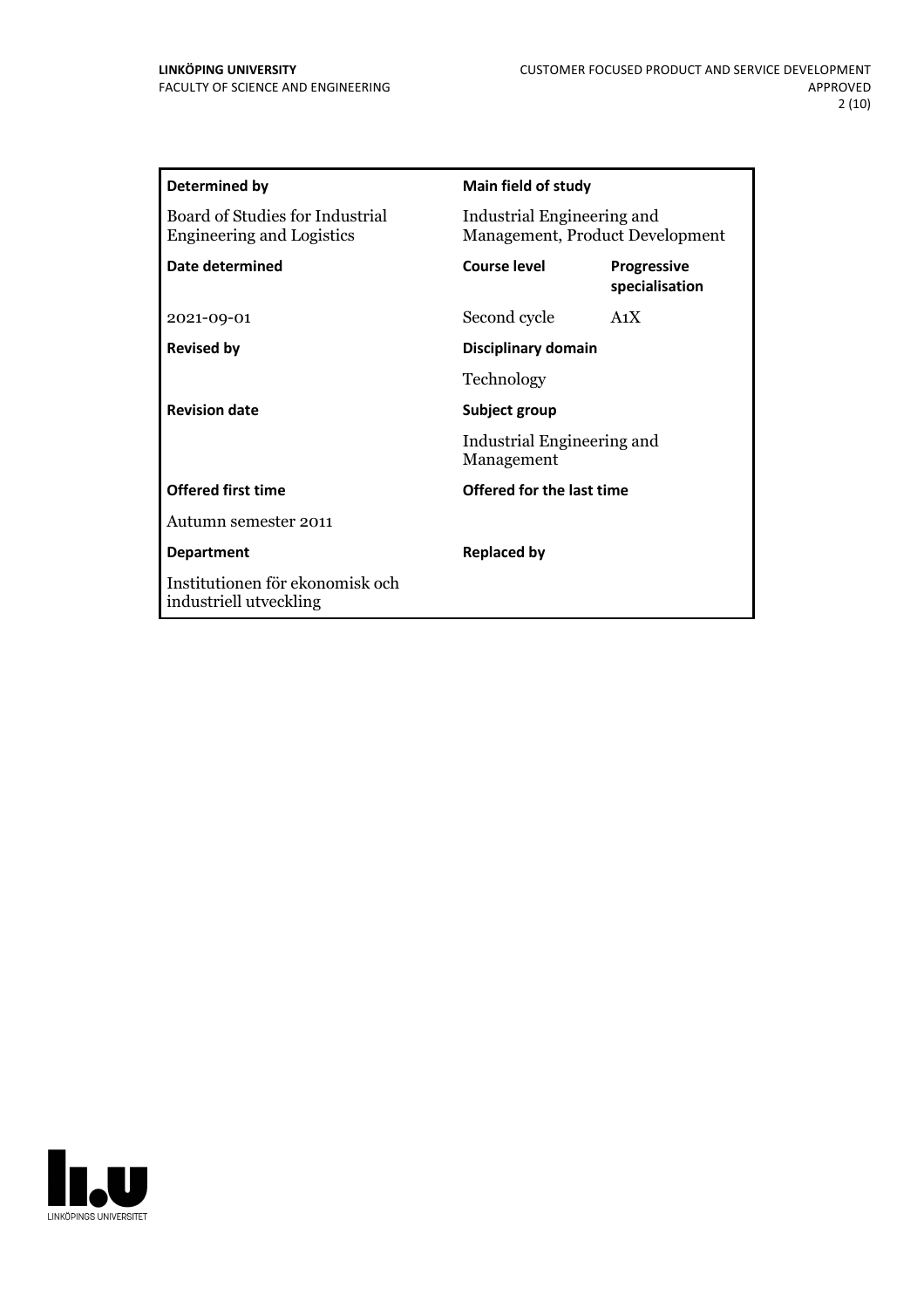## Course offered for

- Master of Science in Design and Product Development
- Master of Science in Industrial Engineering and Management
- Master of Science in Mechanical Engineering
- Master of Science in Industrial Engineering and Management International
- Master's Programme in Industrial Engineering and Management

## **Prerequisites**

Mathematical statistics, Quality Management and Engineering

## Intended learning outcomes

This course provides in-depth knowledge and skills in methods and theoretical approaches to customer-centric products and services development. After the course the student should be able to:

- Demonstrate advanced knowledge of statistical as well as qualitative methods to collect, process and draw conclusions on customer requirements
- Apply an engineering systems perspective in the implementation of decision support for development processes and projects
- Understand and discuss how the handling of customer requirements can be integrated into industrial product and service development processes
- Apply different theoretical perspectives on the concept of innovation, and understand how users of services and products may contribute to innovation
- Analyse the interaction between man, technology and organization in a product and service solution
- Evaluate the choice of method for involving the user, and make decisions according to findings
- 
- Identify, utilize and critically analyse scientific literature in the field. Use the course methodologies in the implementation of <sup>a</sup> development project and communicate the results

## Course content

Product and service development processes, Stage gate models, Quality function deployment, the Kano model, Service innovation, Service recovery, Voice of the customer, MTO, Critical Incident Technique, Switching path analysis, SEM.

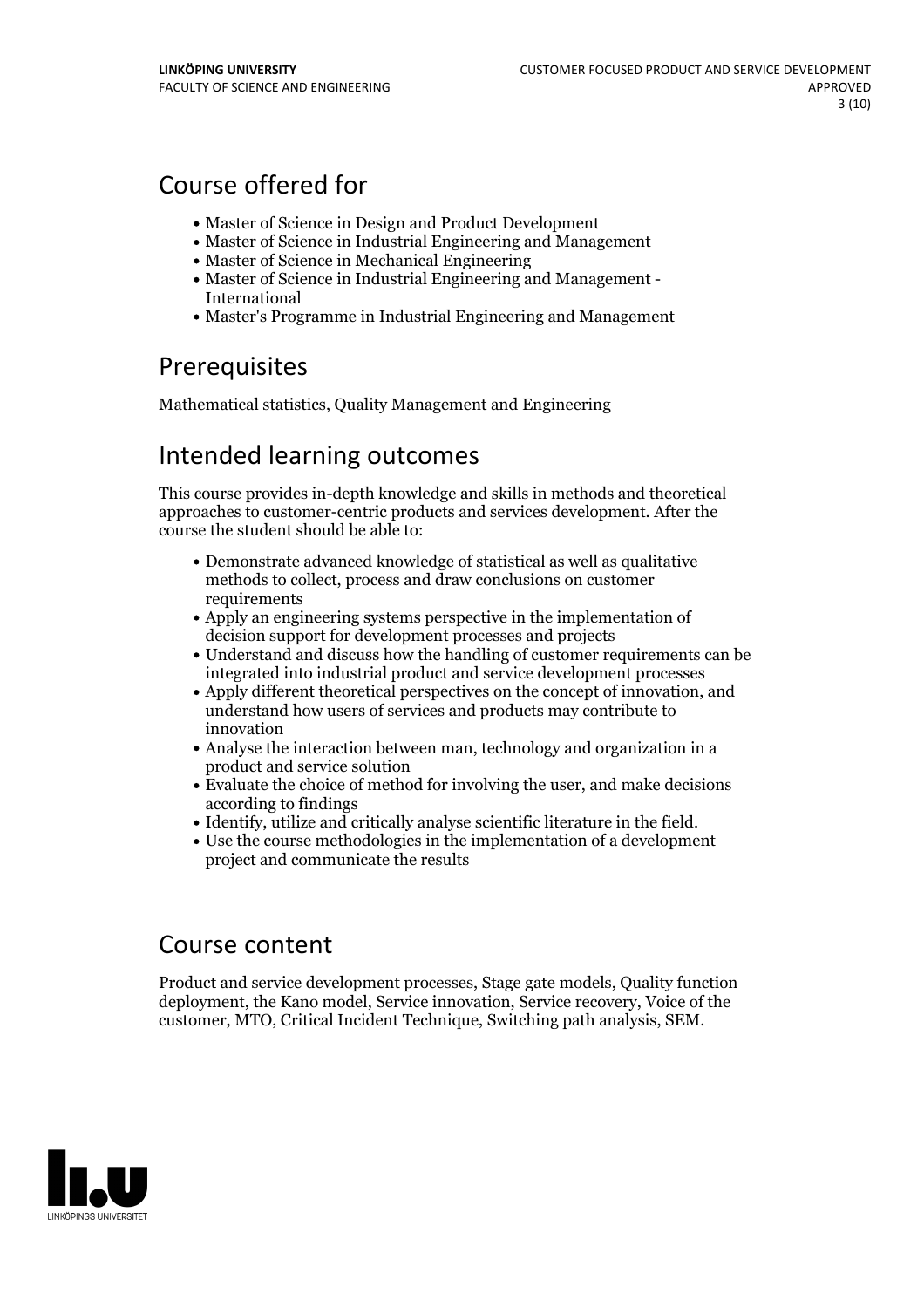## Teaching and working methods

The theoretical elements of the course are undertaken in the form of lectures workshops and literature seminar. The course has a strong research connection and scientific papers represent a significant part of the literature. The course is based on the active participation and to provide course practical skills, knowledge is applied in four different projects carried out in groups and individually. In addition, guest lectures will illustrate industrial cases.

## Examination

| UPG4 | Hand-in assignments | 5 credits   | U, 3, 4, 5 |
|------|---------------------|-------------|------------|
| UPG3 | Presentation        | 0.5 credits | U.G        |
| UPG2 | Literature seminar  | 0.5 credits | U.G        |

The examination consists of four hand in-assignments (grading scale U-5), a presentation (pass/fail) and a literature seminar (pass/fail). One assignment is individual and three assignments are group assignments. The final course grade is based on the sum of the points resulting from the four different assignments. The presentation and the literature seminar also need to be passed in order to pass the course.

## Grades

Four-grade scale, LiU, U, 3, 4, 5

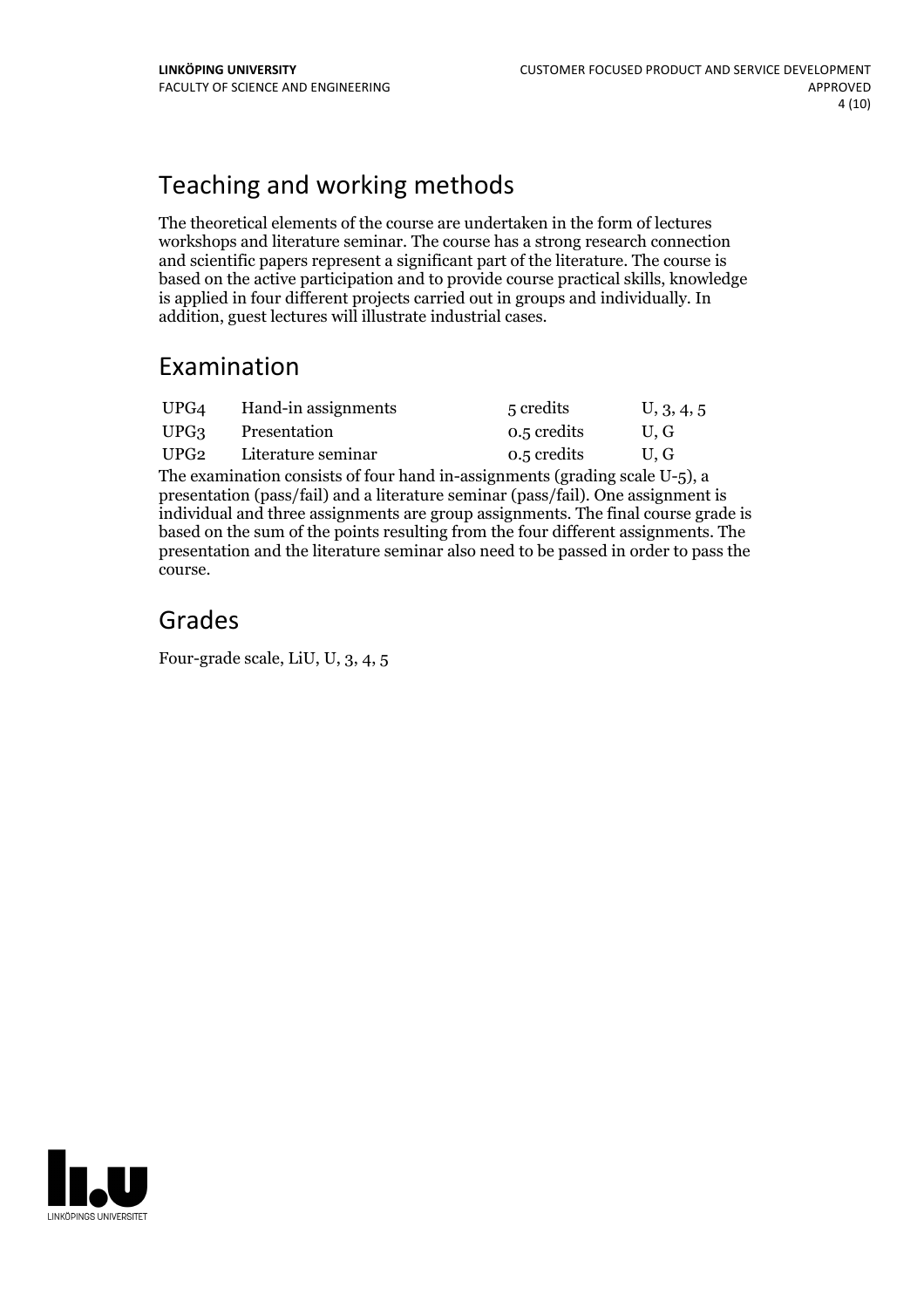## Other information

### **Supplementarycourses**

Six Sigma Quality, Quality and Process Development, Lean production

### **About teaching and examination language**

The teaching language is presented in the Overview tab for each course. The examination language relates to the teaching language as follows:

- If teaching language is "Swedish", the course as a whole could be given in Swedish, or partly in English. Examination language is Swedish, but parts
- of the examination can be in English. If teaching language is "English", the course as <sup>a</sup> whole is taught in English. Examination language is English. If teaching language is "Swedish/English", the course as <sup>a</sup> whole will be
- taught in English if students without prior knowledge of the Swedish language participate. Examination language is Swedish or English depending on teaching language.

#### **Other**

The course is conducted in a manner where both men's and women's experience and knowledge are made visible and developed.

The planning and implementation of a course should correspond to the course syllabus. The course evaluation should therefore be conducted with the course syllabus as a starting point.

If special circumstances prevail, the vice-chancellor may in a special decision specify the preconditions for temporary deviations from this course syllabus, and delegate the right to take such decisions.

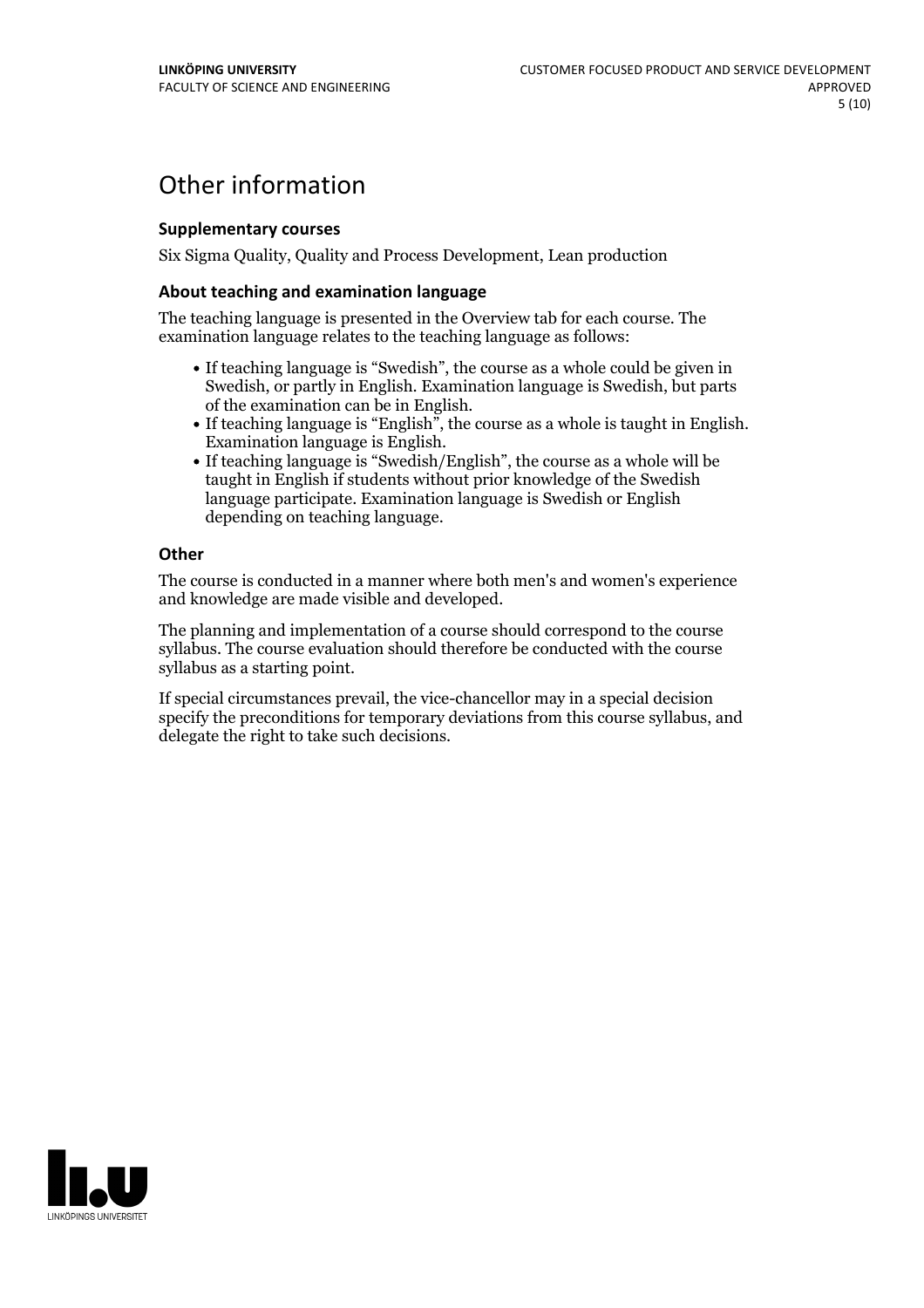## **Common rules**

### Course syllabus

A syllabus must be established for each course. The syllabus specifies the aim and contents of the course, and the prior knowledge that a student must have in order to be able to benefit from the course.

## Timetabling

Courses are timetabled after a decision has been made for this course concerning its assignment to a timetable module.

### Interruption in and deregistration from a course

The LiU decision, Guidelines concerning confirmation of participation in education (Dnr LiU-2020-02256), states that interruptions in study are to be recorded in Ladok. Thus, all students who do not participate in a course for which they have registered must record the interruption, such that the registration on the course can be removed. Deregistration from or interrupting a course is carried out using <sup>a</sup> web-based form: https://www.lith.liu.se/for- [studenter/kurskomplettering?l=en.](https://www.lith.liu.se/for-studenter/kurskomplettering?l=en)

## Cancelled coursesand changes to the course syllabus

Courses with few participants (fewer than 10) may be cancelled or organised in a manner that differs from that stated in the course syllabus. The Dean is to deliberate and decide whether a course is to be cancelled or changed from the course syllabus.

## Guidelines relating to examinations and examiners

For details, see Guidelines for education and examination for first-cycle and second-cycle education at Linköping University, Dnr LiU-2020-04501 [\(http://styrdokument.liu.se/Regelsamling/VisaBeslut/917592\)](http://styrdokument.liu.se/Regelsamling/VisaBeslut/917592).

An examiner must be employed as a teacher at LiU according to the LiU Regulations for Appointments, Dnr LiU-2021-01204 [\(https://styrdokument.liu.se/Regelsamling/VisaBeslut/622784](https://styrdokument.liu.se/Regelsamling/VisaBeslut/622784)). For courses in second-cycle, the following teachers can be appointed as examiner: Professor (including Adjunct and Visiting Professor), Associate Professor (including Adjunct), Senior Lecturer (including Adjunct and Visiting Senior Lecturer), Research Fellow, or Postdoc. For courses in first-cycle, Assistant Lecturer (including Adjunct and Visiting Assistant Lecturer) can also be appointed as examiner in addition to those listed for second-cycle courses. In exceptional cases, a Part-time Lecturer can also be appointed as an examiner at both first- and second cycle, see Delegation of authority for the Board of Faculty of Science and Engineering.

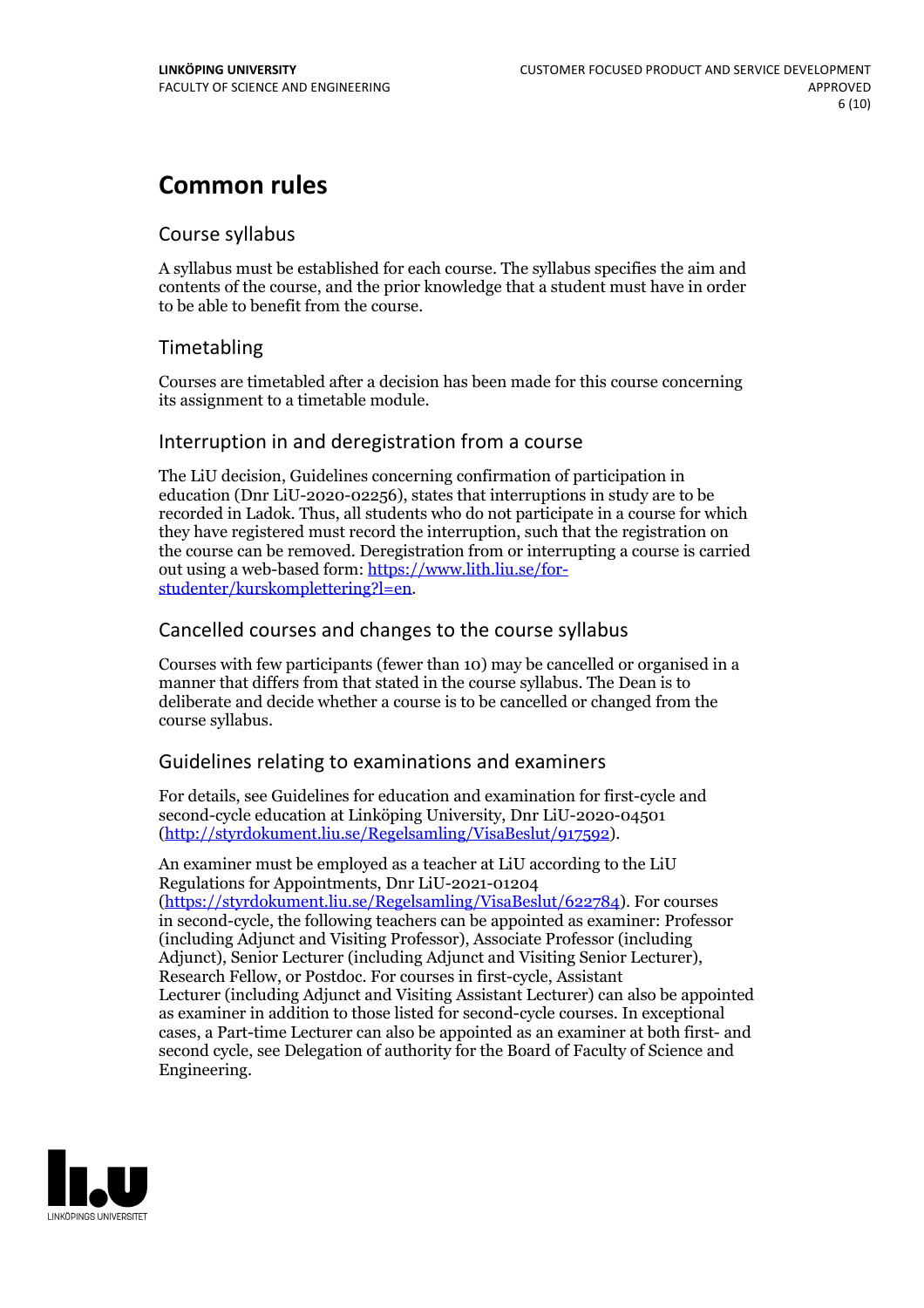## Forms of examination

### **Principles for examination**

Written and oral examinations and digital and computer-based examinations are held at least three times a year: once immediately after the end of the course, once in August, and once (usually) in one of the re-examination periods. Examinations held at other times are to follow a decision of the faculty programme board.

Principles for examination scheduling for courses that follow the study periods:

- courses given in VT1 are examined for the first time in March, with re-examination in June and August
- courses given in VT2 are examined for the first time in May, with re-examination in August and October
- courses given in HT1 are examined for the first time in October, with re-examination in January and August
- courses given in HT2 are examined for the first time in January, with re-examination in March and in August.

The examination schedule is based on the structure of timetable modules, but there may be deviations from this, mainly in the case of courses that are studied and examined for several programmes and in lower grades (i.e. 1 and 2).

Examinations for courses that the faculty programme board has decided are to be held in alternate years are held three times during the school year in which the course is given according to the principles stated above.

Examinations for courses that are cancelled orrescheduled such that they are not given in one or several years are held three times during the year that immediately follows the course, with examination scheduling that corresponds to the scheduling that was in force before the course was cancelled or rescheduled.

When a course, or a written examination (TEN, DIT, DAT), is given for the last time, the regular examination and two re-examinations will be offered. Thereafter, examinations are phased out by offering three examinations during the following academic year at the same times as the examinations in any substitute course. If there is no substitute course, three examinations will be offered during re- examination periods during the following academic year. Other examination times are decided by the faculty programme board. In all cases above, the examination is also offered one more time during the academic year after the following, unless the faculty programme board decides otherwise. In total, 6 re-examinations are offered, of which 2 are regular re-examinations. In the examination registration system, the examinations given for the penultimate time and the last time are denoted.

If a course is given during several periods of the year (for programmes, or on different occasions for different programmes) the faculty programme board or boards determine together the scheduling and frequency of re-examination occasions.

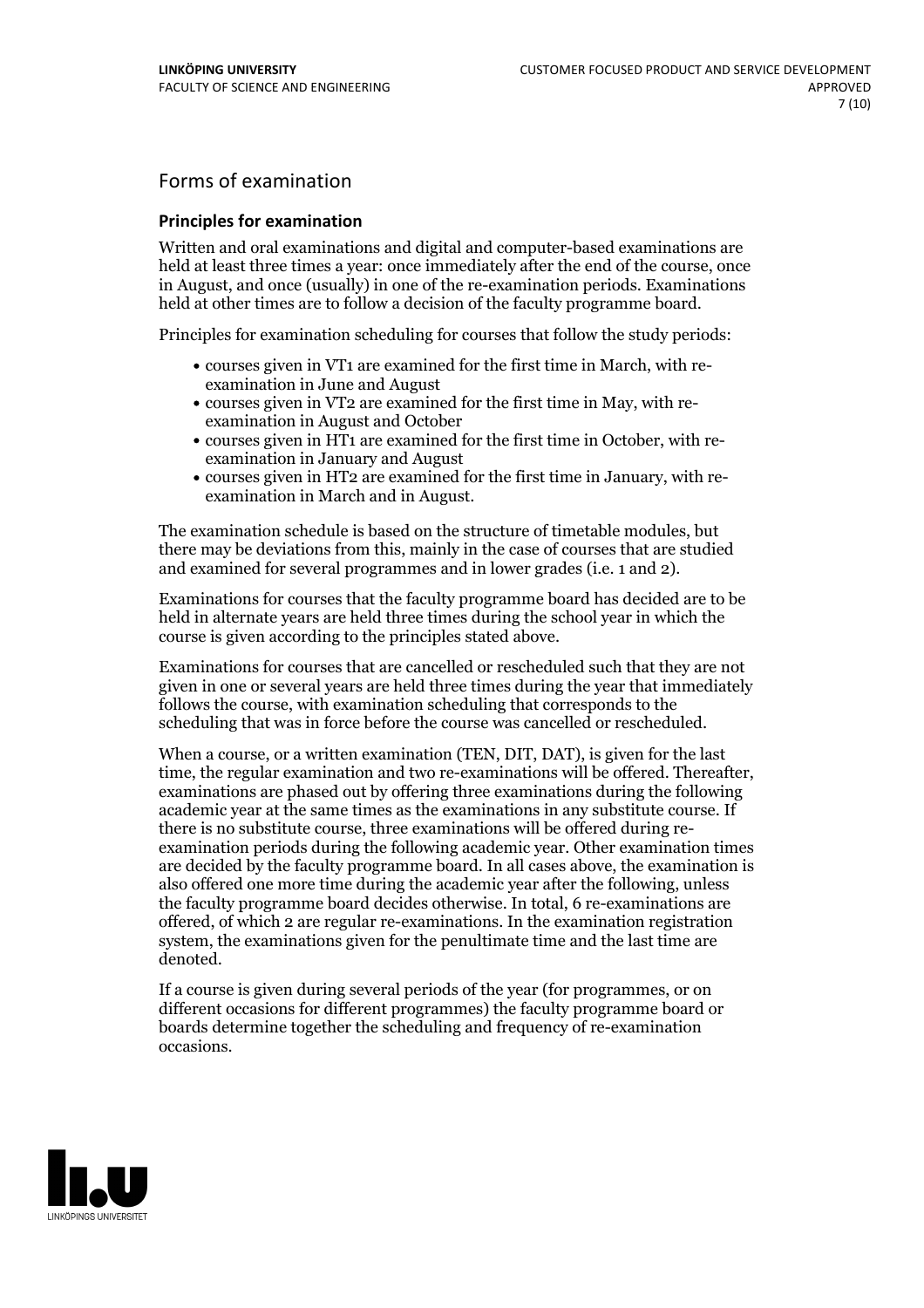### **Retakes of other forms of examination**

Regulations concerning retakes of other forms of examination than written examinations and digital and computer-based examinations are given in the LiU guidelines for examinations and examiners, [http://styrdokument.liu.se/Regelsamling/VisaBeslut/917592.](http://styrdokument.liu.se/Regelsamling/VisaBeslut/917592)

#### **Course closure**

For Decision on Routines for Administration of the Discontinuation of Educational Programs, Freestanding Courses and Courses in Programs, see DNR LiU-2021-04782. After a decision on closure and after the end of the discontinuation period, the students are referred to a replacement course (or similar) according to information in the course syllabus or programme syllabus. If a student has passed some part/parts of a closed program course but not all, and there is an at least partially replacing course, an assessment of crediting can be made. Any crediting of course components is made by the examiner.

#### **Registration for examination**

In order to take an written, digital or computer-based examination, registration in advance is mandatory, see decision in the university's rule book [https://styrdokument.liu.se/Regelsamling/VisaBeslut/622682.](https://styrdokument.liu.se/Regelsamling/VisaBeslut/622682) An unregistered student can thus not be offered a place. The registration is done at the Student Portal or in the LiU-app during the registration period. The registration period opens 30 days before the date of the examination and closes 10 days before the date of the examination. Candidates are informed of the location of the examination by email, four days in advance.

#### **Code of conduct for students during examinations**

Details are given in a decision in the university's rule book: <http://styrdokument.liu.se/Regelsamling/VisaBeslut/622682>.

#### **Retakes for higher grade**

Students at the Institute of Technology at LiU have the right to retake written examinations and digital and computer-based examinations in an attempt to achieve a higher grade. This is valid for all examination components with code "TEN", "DIT" and "DAT". The same right may not be exercised for other examination components, unless otherwise specified in the course syllabus.

A retake is not possible on courses that are included in an issued degree diploma.

#### **Grades**

The grades that are preferably to be used are Fail (U), Pass (3), Pass not without distinction  $(4)$  and Pass with distinction  $(5)$ .

- Grades U, 3, 4, 5 are to be awarded for courses that have written or digital examinations.<br>• Grades Fail (U) and Pass (G) may be awarded for courses with a large
- degree of practical components such as laboratory work, project work and

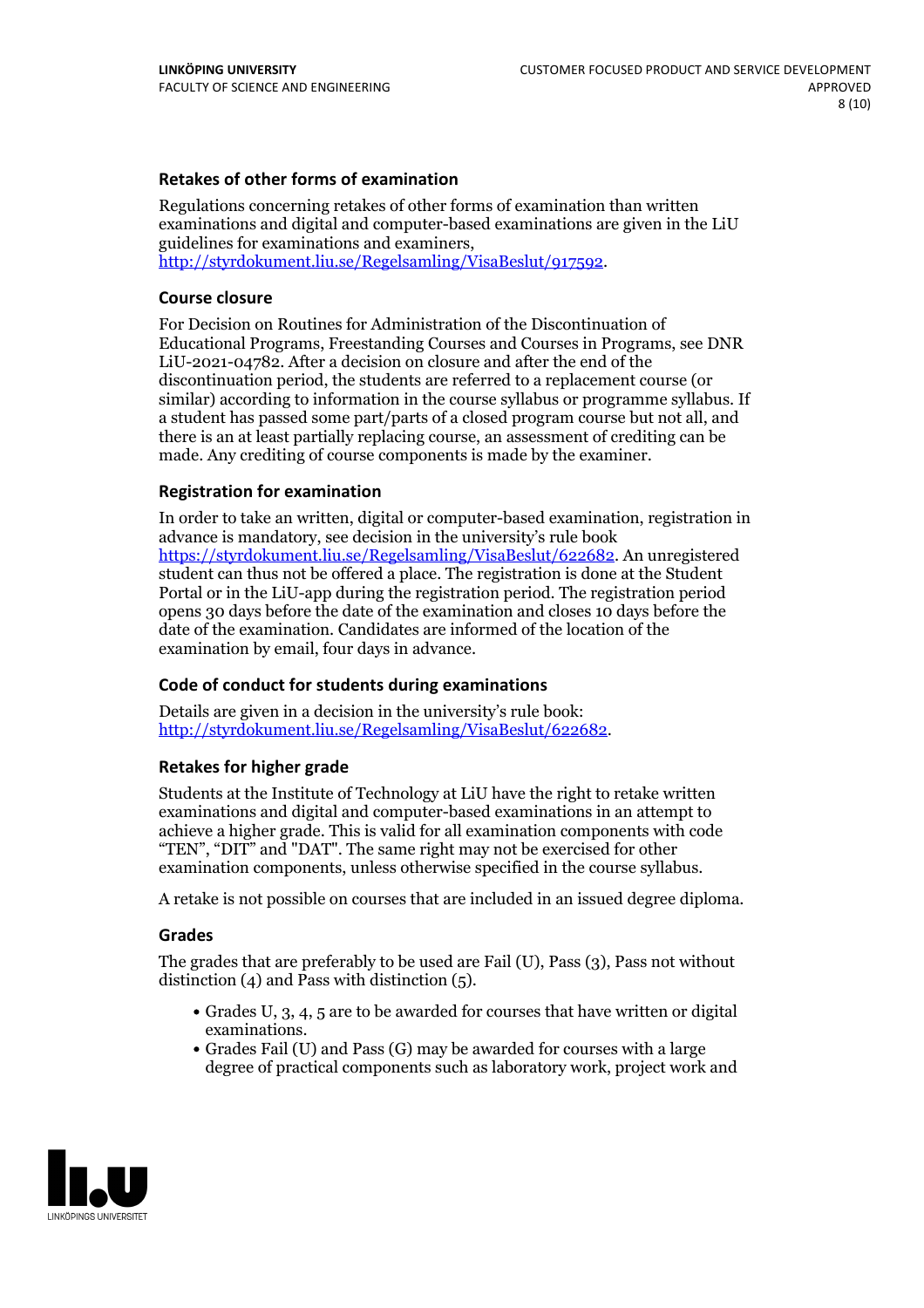group work.<br>• Grades Fail (U) and Pass (G) are to be used for degree projects and other independent work.

### **Examination components**

The following examination components and associated module codes are used at the Faculty of Science and Engineering:

- Grades U, 3, 4, 5 are to be awarded for written examinations (TEN) and
- digital examinations (DIT).<br>• Examination components for which the grades Fail (U) and Pass (G) may be awarded are laboratory work (LAB), project work (PRA), preparatory written examination (KTR), digital preparatory written examination (DIK), oral examination (MUN), computer-based examination (DAT), home
- assignment (HEM), and assignment (UPG).<br>• Students receive grades either Fail (U) or Pass (G) for other examination components in which the examination criteria are satisfied principally through active attendance such as tutorial group (BAS) or examination item
- (MOM).<br>• Grades Fail (U) and Pass (G) are to be used for the examination components Opposition (OPPO) and Attendance at thesis presentation (AUSK) (i.e. part of the degree project).

In general, the following applies:

- 
- Mandatory course components must be scored and given <sup>a</sup> module code. Examination components that are not scored, cannot be mandatory. Hence, it is voluntary to participate in these examinations, and the voluntariness must be clearly stated. Additionally, if there are any associated conditions to
- the examination component, these must be clearly stated as well.<br>• For courses with more than one examination component with grades U,3,4,5, it shall be clearly stated how the final grade is weighted.

For mandatory components, the following applies (in accordance with the LiU Guidelines for education and examination for first-cycle and second-cycle

[http://styrdokument.liu.se/Regelsamling/VisaBeslut/917592\)](http://styrdokument.liu.se/Regelsamling/VisaBeslut/917592):

If special circumstances prevail, and if it is possible with consideration of the nature of the compulsory component, the examiner may decide to replace the compulsory component with another equivalent component.

For possibilities to alternative forms of examinations, the following applies (in accordance with the LiU Guidelines for education and examination for first-cycle [http://styrdokument.liu.se/Regelsamling/VisaBeslut/917592\)](http://styrdokument.liu.se/Regelsamling/VisaBeslut/917592):

If the LiU coordinator for students with disabilities has granted a student the right to an adapted examination for a written examination in an examination hall, the student has the right to it.